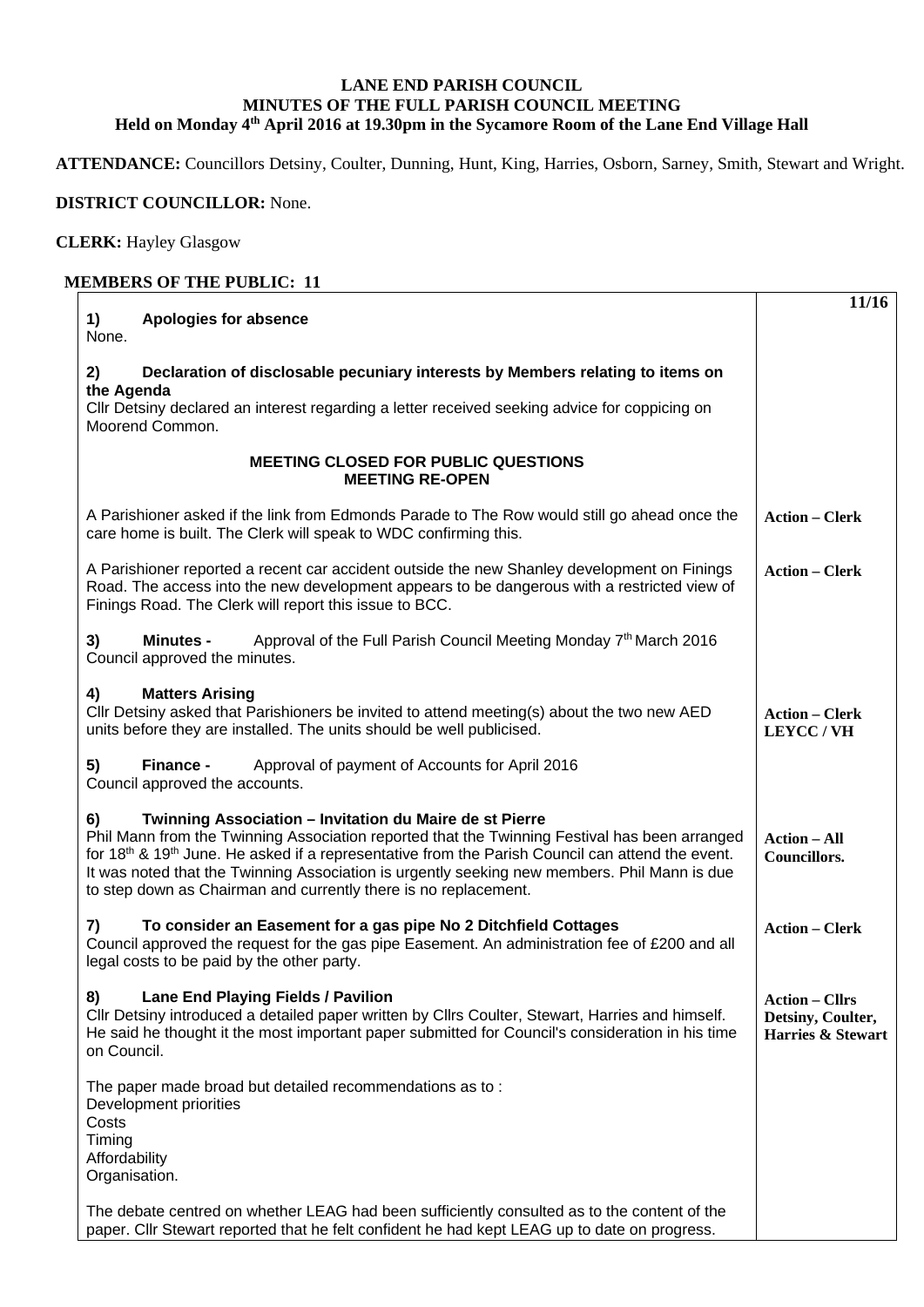| Some councillors did not fully agree.                                                                                                                                                                                                                                                                                                                                                                                                                                                                                               | 12/16                 |
|-------------------------------------------------------------------------------------------------------------------------------------------------------------------------------------------------------------------------------------------------------------------------------------------------------------------------------------------------------------------------------------------------------------------------------------------------------------------------------------------------------------------------------------|-----------------------|
| Council agreed that the main recommendations of the paper be accepted:                                                                                                                                                                                                                                                                                                                                                                                                                                                              |                       |
| I.<br>A maximum budget of £250,000. This would include all professional fees and a<br>contingency allowance. Council to be alerted if there is any danger of exceeding this<br>and each individual item of spend to be authorised by Council in the normal manner.                                                                                                                                                                                                                                                                  |                       |
| Ш.<br>An outline timing plan.                                                                                                                                                                                                                                                                                                                                                                                                                                                                                                       |                       |
| Ш.<br>That a small working group be established to help progress this development. If<br>representatives of LEPC / LEAG / LESA / Football Club agreed to participate then<br>communication will be enhanced and issued resolved in a timely manner. This group will<br>not have executive powers. All decisions concerning spending LEPC funds can only be<br>taken by LEPC.                                                                                                                                                        |                       |
| IV.<br>That agreement still needed to be reached on the legal structure regarding licence and<br>tenancy.                                                                                                                                                                                                                                                                                                                                                                                                                           |                       |
| <b>Mole and Picket Charities</b><br>9)<br>Council, following advice from the Charity Commission and the PC's Solicitors appointed two<br>new trustees.                                                                                                                                                                                                                                                                                                                                                                              | <b>Action - Clerk</b> |
| Council has been advised that the current Trustees have refused to arrange a meeting with the<br>two newly appointed Trustees.                                                                                                                                                                                                                                                                                                                                                                                                      |                       |
| Council has sought advice from our Solicitor who has confirmed that the Parish Council has the<br>right to appoint as many trustees as it considers appropriate for such period as it thinks fit.                                                                                                                                                                                                                                                                                                                                   |                       |
| Once appointed the new Trustees act jointly with the existing Trustees and are entitled to all<br>information that they consider necessary to enable them to fulfil their job as Trustee.                                                                                                                                                                                                                                                                                                                                           |                       |
| If the existing Trustees refuse to co-operate, or provide information the new Trustees are<br>entitled to apply to the Court for an order either that they co-operate or resign. The jurisdiction<br>of the Court is parallel to that of the Charity Commission. The costs of such application would<br>be payable by the old Trustees who would also have personal liability if it was found that there<br>had been a loss to the Charity as a result of their action, or that there had been<br>maladministration of the Charity. |                       |
| The liability of the old Trustees would not attach to the newly appointed Trustees.                                                                                                                                                                                                                                                                                                                                                                                                                                                 |                       |
| Council resolved to The Clerk writing to each Trustee individually to inform them of the above<br>advice and to seek a response asap.                                                                                                                                                                                                                                                                                                                                                                                               |                       |
| 10)<br>To consider the installation of a traffic mirror opposite Rose Cottage, Finings<br>Road                                                                                                                                                                                                                                                                                                                                                                                                                                      | <b>Action - Clerk</b> |
| Council resolved to allow the installation of the traffic mirror on the pergola sited at Harris<br>Garden. This would be at the cost of the parishioner. Council advised that the parishioner<br>should wait until after all the building works have been completed to install the mirror.<br>BCC has been consulted on this and were in agreement.                                                                                                                                                                                 |                       |
| 11)<br>Clerk's report                                                                                                                                                                                                                                                                                                                                                                                                                                                                                                               |                       |
| The Clerk asked SSE and Eon to provide quotes for the supply of street lighting. Eon<br>I.<br>offered the best 3 year electricity contract. SSE has been issued notice and a contract<br>has been signed with Eon.<br>WDC has issued a new paper set of adopted Policies Maps. The maps replace the<br>II.<br>existing proposals maps (dated 2004) which are contained in your copy of the<br>"Wycombe Development Framework and Local Plan".                                                                                       |                       |
| The WDC Devolution Agreement has been signed and returned.<br>III.<br>IV.<br>The Clerk has ordered 3 dog waste bins, these have been installed.                                                                                                                                                                                                                                                                                                                                                                                     |                       |
| V.<br>When installing one of the dog waste bins on Wheeler End Common several residents<br>complained about the location of the bin. The bin was going to be installed just beyond<br>a lay-by, however residents did not want to see the bin from their windows. The bin was<br>moved to a different location which is out of view of the properties and at the top of a<br>track that walkers regularly use. There were no issues installing the bins on Handleton                                                                |                       |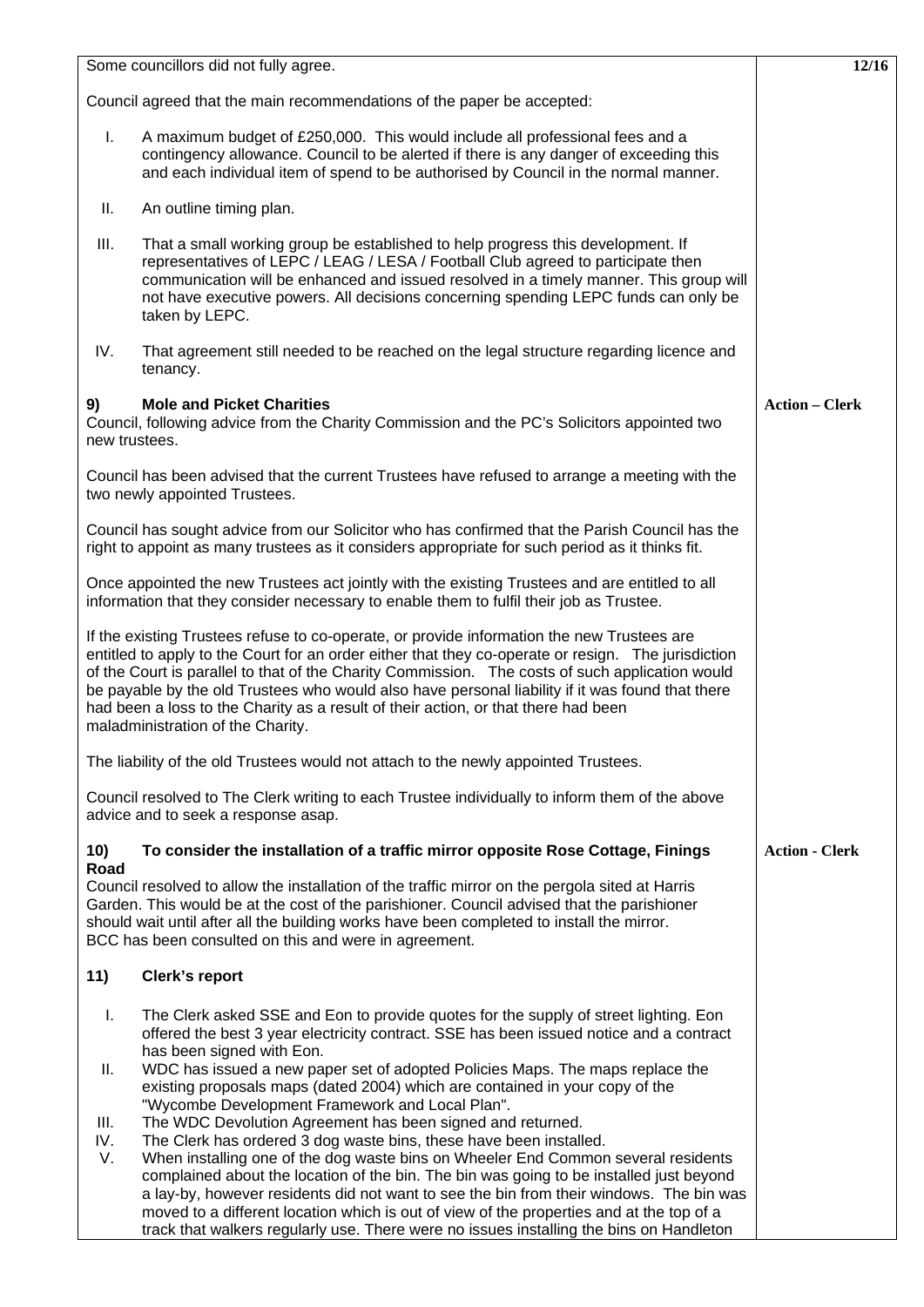| Common and Ditchfield Common.                                                                                                                                                                                                                                                                                                                                                                |                                                                                                                                                                                                                                                                                                                                                                                                                |                                                  |                                                                                                                                                                                                                       | 13/16                                                                   |  |
|----------------------------------------------------------------------------------------------------------------------------------------------------------------------------------------------------------------------------------------------------------------------------------------------------------------------------------------------------------------------------------------------|----------------------------------------------------------------------------------------------------------------------------------------------------------------------------------------------------------------------------------------------------------------------------------------------------------------------------------------------------------------------------------------------------------------|--------------------------------------------------|-----------------------------------------------------------------------------------------------------------------------------------------------------------------------------------------------------------------------|-------------------------------------------------------------------------|--|
| VI.                                                                                                                                                                                                                                                                                                                                                                                          | A Parishioner has reported several issues with a lay-by on Wheeler End Common. The                                                                                                                                                                                                                                                                                                                             | <b>Action - Clerk</b>                            |                                                                                                                                                                                                                       |                                                                         |  |
| VII.                                                                                                                                                                                                                                                                                                                                                                                         | Clerk will write to the West Wycombe Estate regarding this.<br>John Morris has secured the contract offering the Countryside Stewardship grants for<br>Moorend Common. The agreement runs from 1/1/16 to 31/12/20 and will pay £11,909<br>for an agreed programme of works ie £100 per ha per annum. Katy Dunn and Cllr<br>Detsiny have viewed the agreement. The Clerk has signed and returned the documents. |                                                  |                                                                                                                                                                                                                       |                                                                         |  |
| VIII.<br>IX.                                                                                                                                                                                                                                                                                                                                                                                 | The pre-planning application for the Playing Fields has been submitted to WDC.<br>CIIr Coulter and the Clerk met with the Clayton Road Residents Association re issues<br>with footpath 25 and anti-social behaviour. The Police have been made aware of the<br>issues. A follow up meeting has been arranged in April.                                                                                        |                                                  |                                                                                                                                                                                                                       |                                                                         |  |
| Х.<br>XI.                                                                                                                                                                                                                                                                                                                                                                                    | The Cadmore End Cricket club has been advised that a grant will be awarded towards<br>new equipment provided that invoices are supplied.<br>The Clerk raised the issue of Harris Gardens again with BCC and they have promised to                                                                                                                                                                              |                                                  |                                                                                                                                                                                                                       |                                                                         |  |
| pursue this.<br>XII.<br>Doug Clarke has offered to produce scale drawing from each allotment site. The cost of<br>doing this is £25 per site. The quote will assume that we will supply the overall size of<br>allotments, individual plot sizes and how they are laid out. Cllr Harries and Wright will<br>measure all the plots and have purchased a Bosch Laser Measure costing £70 to do |                                                                                                                                                                                                                                                                                                                                                                                                                |                                                  |                                                                                                                                                                                                                       | <b>Action – Cllr</b><br>Harries / Wright                                |  |
| XIII.                                                                                                                                                                                                                                                                                                                                                                                        | this.<br>A meeting has been arranged with Charles Power (WDC) re the pre-planning advice on<br>the Playing Fields on Friday 15th April                                                                                                                                                                                                                                                                         |                                                  |                                                                                                                                                                                                                       | <b>Action - Cllrs</b><br><b>Coulter. Stewart</b><br>& the Clerk.        |  |
| 12)<br><b>Invitations to Meetings, Correspondence &amp; Reports received</b><br>A request for coppicing on Moorend Common has been received. Cllrs ask the Clerk to contact<br>John Morris, Chilterns Woodlands Project to seek advice. The Clerk will advise the Parishioners<br>not to carry out an works until the advice has been received.<br>The report was noted by Council.          |                                                                                                                                                                                                                                                                                                                                                                                                                |                                                  |                                                                                                                                                                                                                       | <b>Action – Clerk</b>                                                   |  |
| 13)                                                                                                                                                                                                                                                                                                                                                                                          |                                                                                                                                                                                                                                                                                                                                                                                                                | <b>Matters raised by Councillors</b>             |                                                                                                                                                                                                                       | <b>Action - Clerk</b>                                                   |  |
| Cllr Harries asked if speed tubes can be put on The Row to track the speed of Vehicles. The<br>Clerk will ask BCC for a quote and advise at the next meeting.<br>CIIr Smith suggested Council update their risk assessment of Council procedures. CIIr Detsiny<br>will find the most recent copy and liaise with the Clerk.                                                                  |                                                                                                                                                                                                                                                                                                                                                                                                                |                                                  |                                                                                                                                                                                                                       | <b>Action – Cllr</b><br><b>Detsiny / Clerk</b><br><b>Action – Clerk</b> |  |
| Cllr Dunning reported a traffic sign dumped near High Barns. The Clerk will report this to BCC.<br>Planning: To consider new applications and receive Wycombe District Council<br>14)<br><b>Decisions and Appeals</b>                                                                                                                                                                        |                                                                                                                                                                                                                                                                                                                                                                                                                |                                                  |                                                                                                                                                                                                                       | <b>Action - Clerk</b>                                                   |  |
| <b>New Applications</b>                                                                                                                                                                                                                                                                                                                                                                      |                                                                                                                                                                                                                                                                                                                                                                                                                |                                                  |                                                                                                                                                                                                                       |                                                                         |  |
|                                                                                                                                                                                                                                                                                                                                                                                              | 16/05651/FUL                                                                                                                                                                                                                                                                                                                                                                                                   | County Police House Marlow Road Lane<br>End      | Demolition of existing dwelling<br>and garage and erection of 1<br>pair of 3 bed semi-detached<br>dwellings with garages and<br>formation of new access<br>(alternative scheme to pp<br>15/07439/FUL)<br>No objection |                                                                         |  |
|                                                                                                                                                                                                                                                                                                                                                                                              | 16/05577/FUL                                                                                                                                                                                                                                                                                                                                                                                                   | Somervell Lammas Way Lane End                    | Householder application for<br>construction of detached<br>double garage<br>No objection                                                                                                                              |                                                                         |  |
|                                                                                                                                                                                                                                                                                                                                                                                              | 16/05604/FUL                                                                                                                                                                                                                                                                                                                                                                                                   | Harecramp Farmhouse Chequers Lane<br>Cadmore End | Householder application for<br>construction of carport<br>No objection                                                                                                                                                |                                                                         |  |
|                                                                                                                                                                                                                                                                                                                                                                                              | 16/05408/FUL                                                                                                                                                                                                                                                                                                                                                                                                   | Broom Fingest Lane<br><b>Bolter End</b>          | Erection of replacement 5 bed<br>dwellinghouse, detached<br>garage and new access.<br>No objection                                                                                                                    |                                                                         |  |
|                                                                                                                                                                                                                                                                                                                                                                                              | 16/05809/FUL                                                                                                                                                                                                                                                                                                                                                                                                   | 1 Wetherby Cottages Moor Common<br>Lane End      | Householder application for<br>erection of single storey side<br>extension following removal of<br>existing conservatory<br>No objection                                                                              |                                                                         |  |